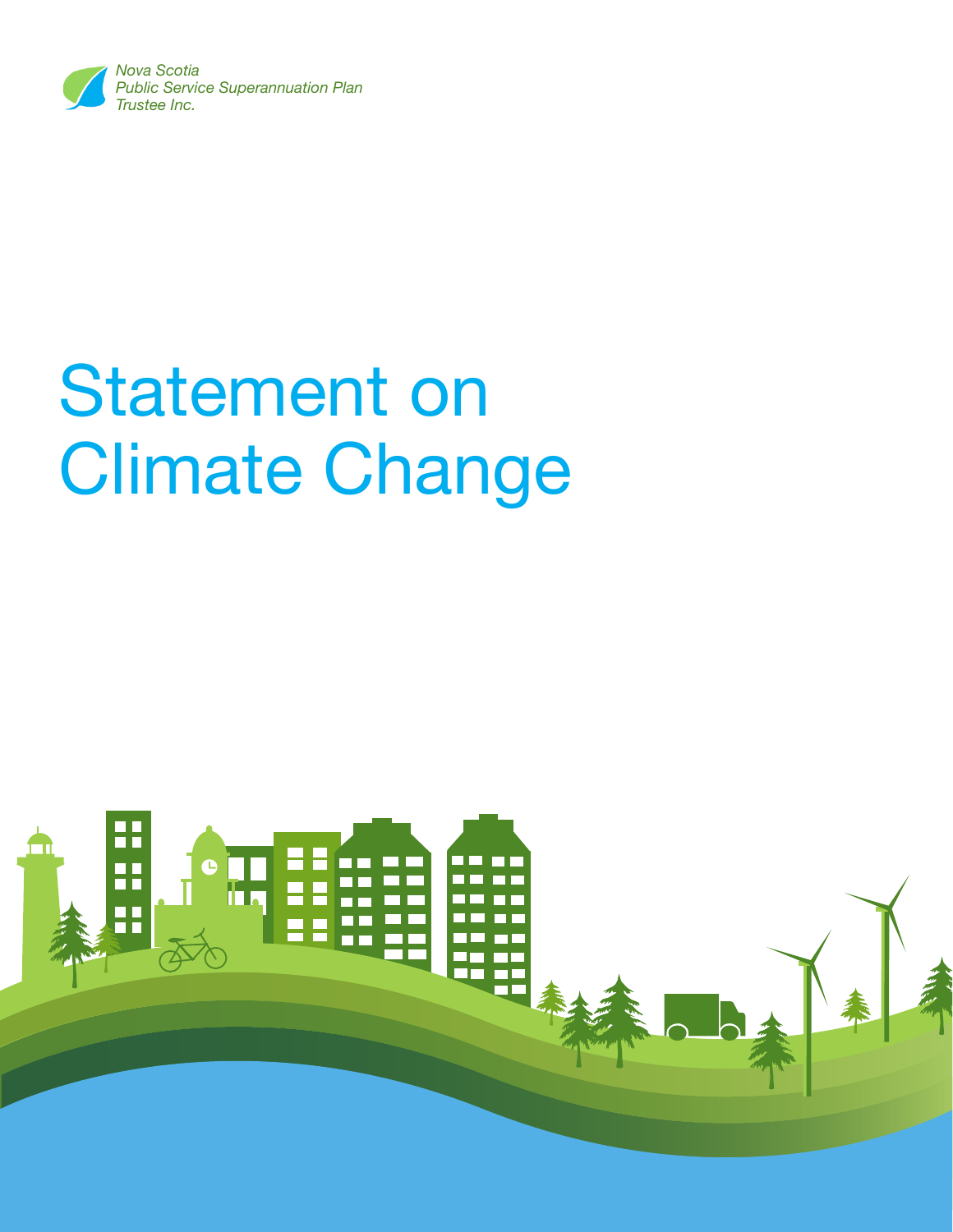#### About the PSSP

The Nova Scotia Public Service Superannuation Plan (PSSP or Plan) offers Nova Scotia's public sector employees a lifetime pension benefit when they retire. Members in the PSSP may work in a government department, the health care system, or at one of several agencies, boards or commissions. It is one of the largest public sector pension plans in the province. The trustee of the PSSP is the Nova Scotia Public Service Superannuation Plan Trustee Inc (Trustee). At the direction of and under the oversight of the trustee, the Nova Scotia Pension Services Corporation administers and manages the investment assets of the PSSP.

## Trustee Awareness of Climate Change Risk and Commitment to Sustainable Investing

The Trustee has a fiduciary obligation to present and future beneficiaries of the PSSP to maximize investment returns without incurring undue risk. To manage risk, the Trustee maintains a well-diversified portfolio. But the Trustee is also keenly aware of climate change as an investment risk, potentially jeopardizing returns over the long term. The Trustee further believes that a gradual global shift away from carbon-based energy, as well as other effects of climate change, will present opportunities to the Plan.

In 2013, the Trustee began to recognize the importance of taking an overtly sustainable approach to investing Plan assets. This recognition eventually evolved into a sustainable investment policy and framework that acknowledge climate change as a key precipitator of global shifts that are now underway. The Trustee anticipates climate change to have a broad impact.

In 2016, the Trustee co-sponsored a conference in Halifax on climate change and its impact on investments. Investors and market participants from Canada, the US and Europe gathered to discuss the risks and opportunities that climate change presents to investors. Learnings from the conference have helped the Trustee develop the next phases of its sustainable investment framework.

### Investing in a Shifting Global Environment

The Trustee expects world economies to, over time, move away from primary dependence on fossil fuels, and move toward low-carbon alternatives. While this transition occurs, conventional fossil fuels will continue to satisfy the bulk of global energy demand. Given the Trustee's mandate to enhance its assets in a risk-prudent manner, climate change therefore compels the Trustee to take parallel approaches:

- 1. Monitoring and managing the risks associated with its existing portfolio of investments;
- 2. Looking for opportunities generated by the climate change reality. These approaches are not mutually exclusive; to the contrary, they are complementary.